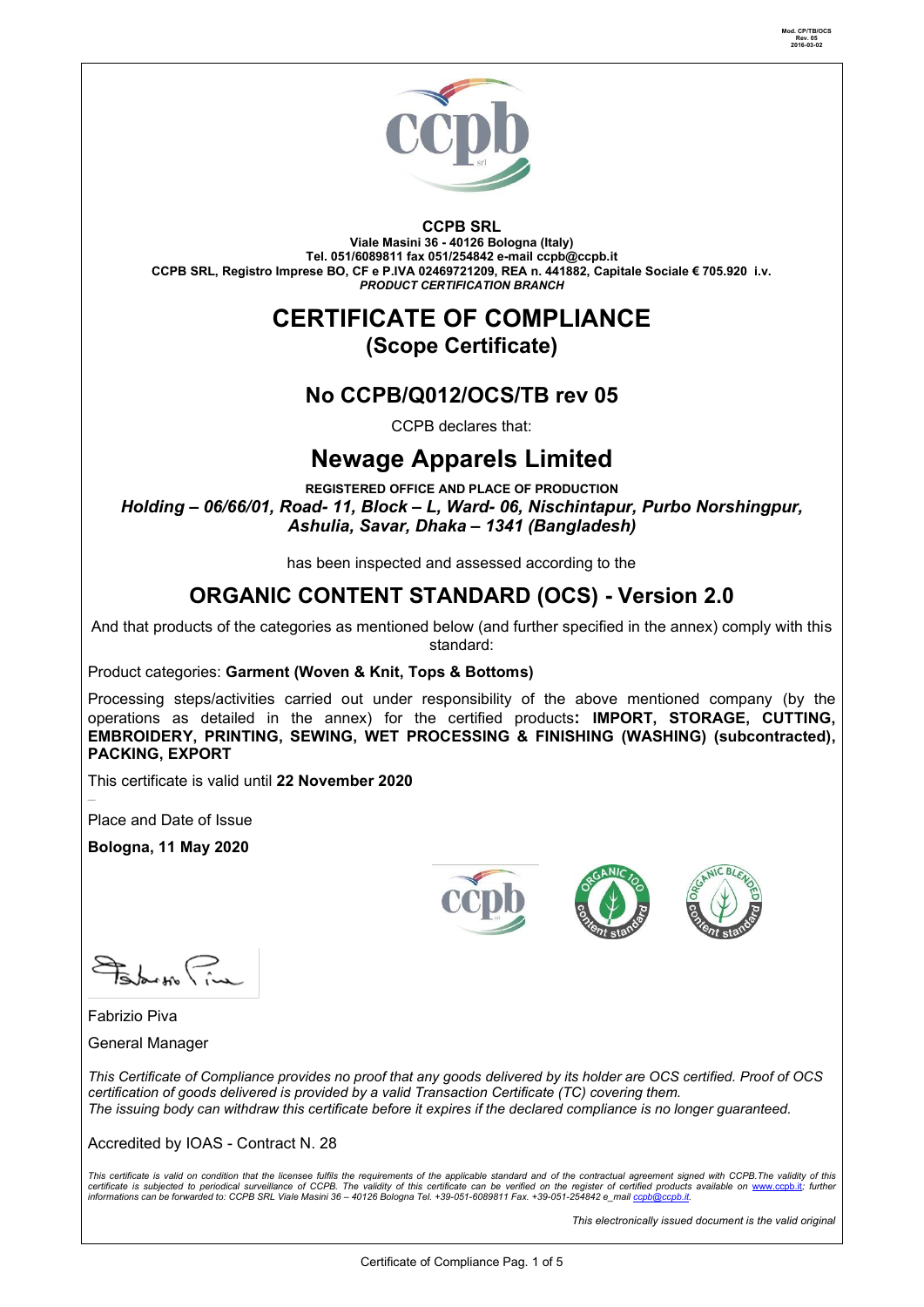

**CCPB SRL Viale Masini 36 - 40126 Bologna (Italy) Tel. 051/6089811 fax 051/254842 e-mail [ccpb@ccpb.it](mailto:ccpb@ccpb.it) CCPB SRL, Registro Imprese BO, CF e P.IVA 02469721209, REA n. 441882, Capitale Sociale € 705.920 i.v.** *PRODUCT CERTIFICATION BRANCH*

Annex to certificate no. **CCPB/Q012/OCS/TB rev 05 Newage Apparels Limited**

# **ORGANIC CONTENT STANDARD (OCS) - Version 2.0**

In specific the certificate covers the following products:

| Name of product                                                                                                               | <b>Material composition</b>                              | <b>Product</b><br>code |
|-------------------------------------------------------------------------------------------------------------------------------|----------------------------------------------------------|------------------------|
| (Ladies, Men, Children,<br>Babies), Blouse, Shirt,<br>Night wear, Sleep wear,<br>Tops, Trousers -<br>Leggings - Knit          | 80% Organic Cotton + 20% Polyester                       |                        |
|                                                                                                                               | <b>OCS blended</b>                                       |                        |
|                                                                                                                               | 99% Organic Cotton + 1% Viscose<br><b>OCS 100</b>        |                        |
|                                                                                                                               |                                                          |                        |
|                                                                                                                               | 35% Organic Cotton + 65% Polyester<br><b>OCS blended</b> |                        |
| (Ladies, Men, Children,<br>Babies) Cap/Hat, Blouse,<br>Shirt, Night wear, Sleep<br>wear, Tops, Trousers -<br>Leggings - Woven | 100% Organic Cotton                                      |                        |
|                                                                                                                               | <b>OCS 100</b>                                           |                        |
|                                                                                                                               | 94% Organic Cotton + 6% Polyester                        |                        |
|                                                                                                                               | <b>OCS blended</b>                                       |                        |
|                                                                                                                               | 90% Organic Cotton + 10% Conventional                    |                        |
|                                                                                                                               | Cotton                                                   |                        |
|                                                                                                                               | <b>OCS blended</b>                                       |                        |
|                                                                                                                               | 93% Organic Cotton + 7% Modal                            |                        |
|                                                                                                                               | <b>OCS blended</b>                                       |                        |
|                                                                                                                               | 90% Organic Cotton + 10% Viscose                         |                        |
|                                                                                                                               | <b>OCS blended</b>                                       |                        |
|                                                                                                                               | 98% Organic Cotton + 2% Elastane                         |                        |
|                                                                                                                               | <b>OCS 100</b>                                           |                        |
|                                                                                                                               | 95% Organic Cotton + 5% Elastane                         |                        |
|                                                                                                                               | <b>OCS 100</b>                                           |                        |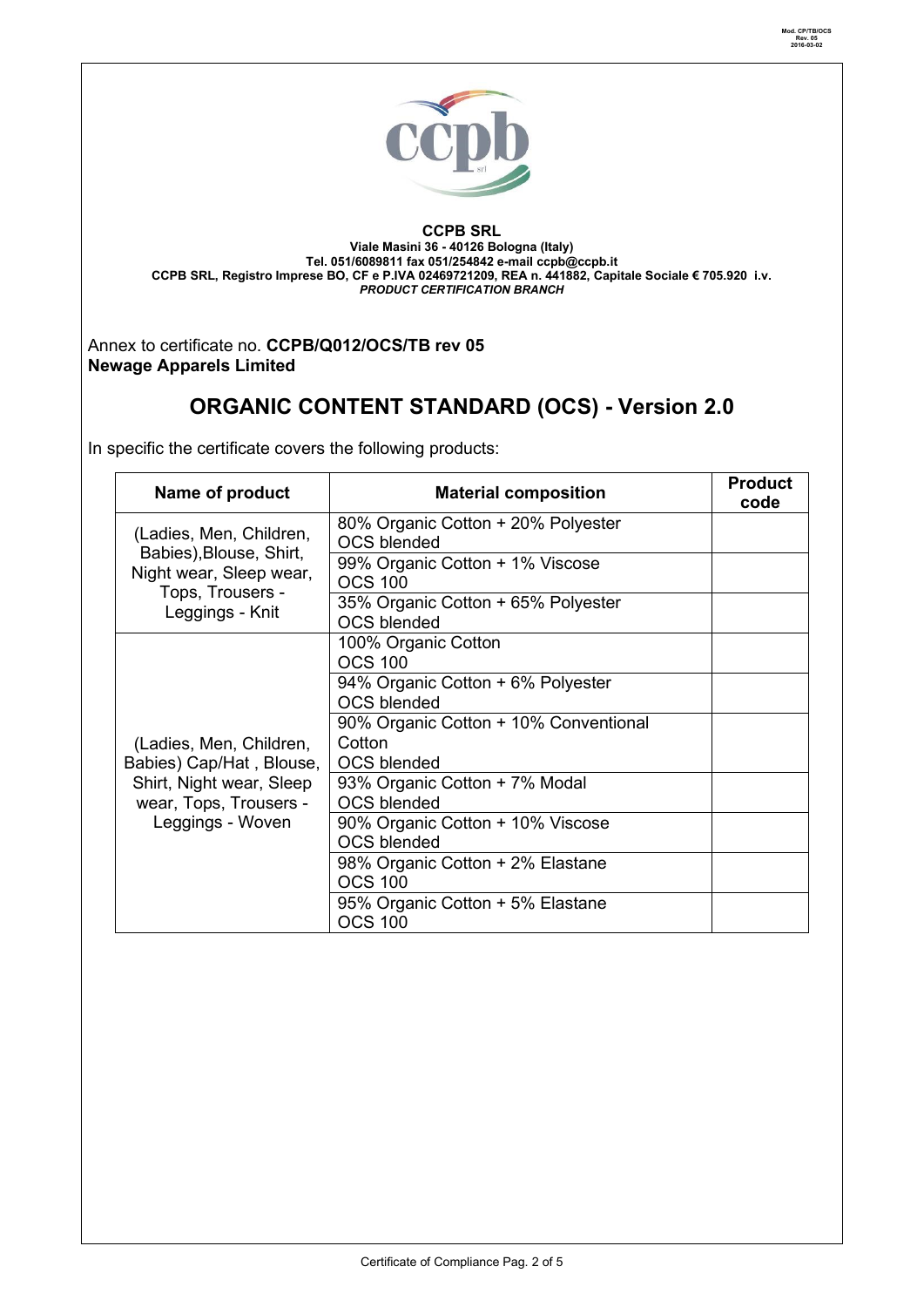| Name of product                                               | <b>Material composition</b>                         | <b>Product</b><br>code |
|---------------------------------------------------------------|-----------------------------------------------------|------------------------|
|                                                               | 95% Organic Cotton + 5% Viscose                     |                        |
|                                                               | <b>OCS 100</b>                                      |                        |
|                                                               | 95% Organic Cotton + 5% Elastane                    |                        |
|                                                               | <b>OCS 100</b>                                      |                        |
|                                                               | 93% Organic Cotton + 7% Viscose                     |                        |
|                                                               | <b>OCS blended</b>                                  |                        |
|                                                               | 85% Organic Cotton + 15% Viscose                    |                        |
|                                                               | <b>OCS blended</b>                                  |                        |
|                                                               | 84% Organic Cotton + 16% Viscose                    |                        |
|                                                               | <b>OCS blended</b>                                  |                        |
|                                                               | 82% Organic Cotton + 11% Polyester + 7%             |                        |
|                                                               | Viscose OCS blended                                 |                        |
|                                                               | 81% Organic Cotton + 18.7% Polyester + 0,3%         |                        |
|                                                               | Viscose OCS blended                                 |                        |
|                                                               | 77% Organic Cotton + 23% Polyester                  |                        |
|                                                               | <b>OCS blended</b>                                  |                        |
|                                                               | 73% Organic Cotton + 27% Polyester                  |                        |
|                                                               | <b>OCS blended</b>                                  |                        |
| (Ladies, Men, Children,                                       | 71% Organic Cotton + 28% Polyester + 1%             |                        |
| Babies) Blouse, Shirt,                                        | Viscose OCS blended                                 |                        |
| Night wear, Sleep wear,<br>Tops, Trousers,<br>Leggings - Knit | 70% Organic Cotton + 30% Polyester                  |                        |
|                                                               | <b>OCS blended</b>                                  |                        |
|                                                               | 67% Organic Cotton + 33% Polyester                  |                        |
|                                                               | <b>OCS blended</b>                                  |                        |
|                                                               | 60% Organic Cotton + 40% Polyester                  |                        |
|                                                               | <b>OCS blended</b>                                  |                        |
|                                                               | 57% Organic Cotton + 40% Polyester + 3%             |                        |
|                                                               | Viscose                                             |                        |
|                                                               | <b>OCS blended</b>                                  |                        |
|                                                               | 90% Organic Cotton + 10% Polyester                  |                        |
|                                                               | <b>OCS blended</b>                                  |                        |
|                                                               | 99% Organic Cotton + 1% Elastane                    |                        |
|                                                               | <b>OCS 100</b>                                      |                        |
|                                                               | 68% Organic Cotton + 32% Polyester                  |                        |
|                                                               | <b>OCS blended</b>                                  |                        |
|                                                               | 50% Organic Cotton + 50% Conventional               |                        |
|                                                               | Cotton<br><b>OCS blended</b>                        |                        |
|                                                               |                                                     |                        |
|                                                               | 98% Organic Cotton + 2% Polyester<br><b>OCS 100</b> |                        |
|                                                               | 50% Organic Cotton + 50% Polyester                  |                        |
|                                                               | <b>OCS blended</b>                                  |                        |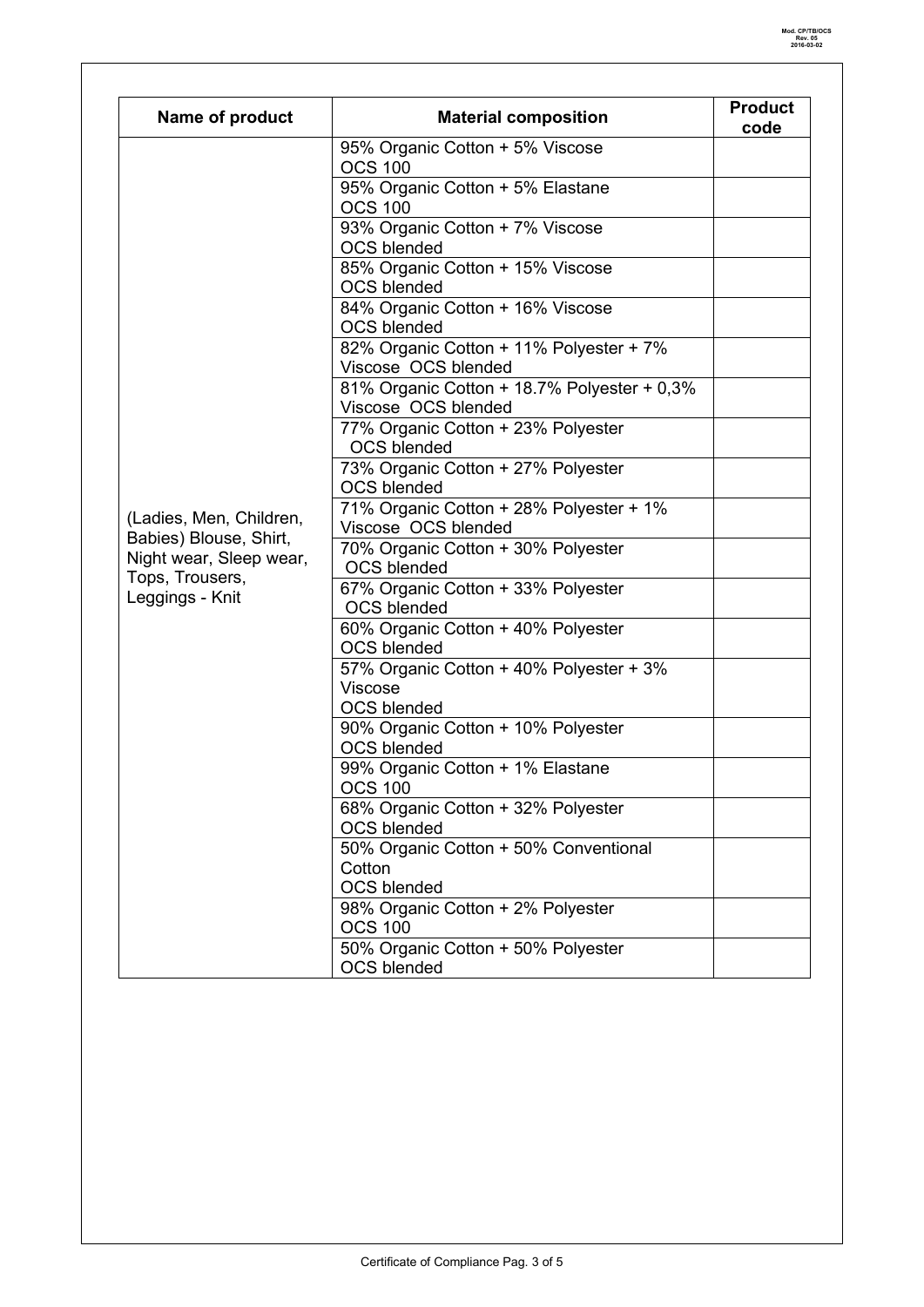| Name of product                                                                                                    | <b>Material composition</b>                             | <b>Product</b><br>code |
|--------------------------------------------------------------------------------------------------------------------|---------------------------------------------------------|------------------------|
| (Ladies, Men, Children,<br>Babies) Blouse, Shirt,<br>Night wear, Sleep wear,<br>Tops, Trousers,<br>Leggings - Knit | 54% Organic Cotton+ 46% Polyester                       |                        |
|                                                                                                                    | 72% Organic Cotton+ 28% Polyester                       |                        |
|                                                                                                                    | 78% Organic Cotton+ 22% Polyester                       |                        |
|                                                                                                                    | 79% Organic Cotton+ 16% Viscose + 5% Polyester          |                        |
|                                                                                                                    | 79% Organic Cotton+ 20% Viscose + 1% Elastane           |                        |
|                                                                                                                    | 80% Organic Cotton+ 15% Viscose + 5% Polyester          |                        |
|                                                                                                                    | 80.7% Organic Cotton+ 19% Polyester + 0.30%<br>Viscose  |                        |
|                                                                                                                    | 82% Organic Cotton+ 18% Polyester                       |                        |
|                                                                                                                    | 100% Organic Cotton                                     |                        |
|                                                                                                                    | 69% Organic Cotton+ 26% Polyester + 5% Viscose          |                        |
|                                                                                                                    | 90% Organic Cotton+ 10% Viscose                         |                        |
|                                                                                                                    | 90% Organic Cotton+ 6% Polyester + 4% Viscose           |                        |
|                                                                                                                    | 80.70% Organic Cotton + 19% Polyester + 0.3%<br>Viscose |                        |

Place and Date of Issue **Bologna, 11 May 2020**



Solar to Pine

Fabrizio Piva General Manager

*This electronically issued document is the valid original*